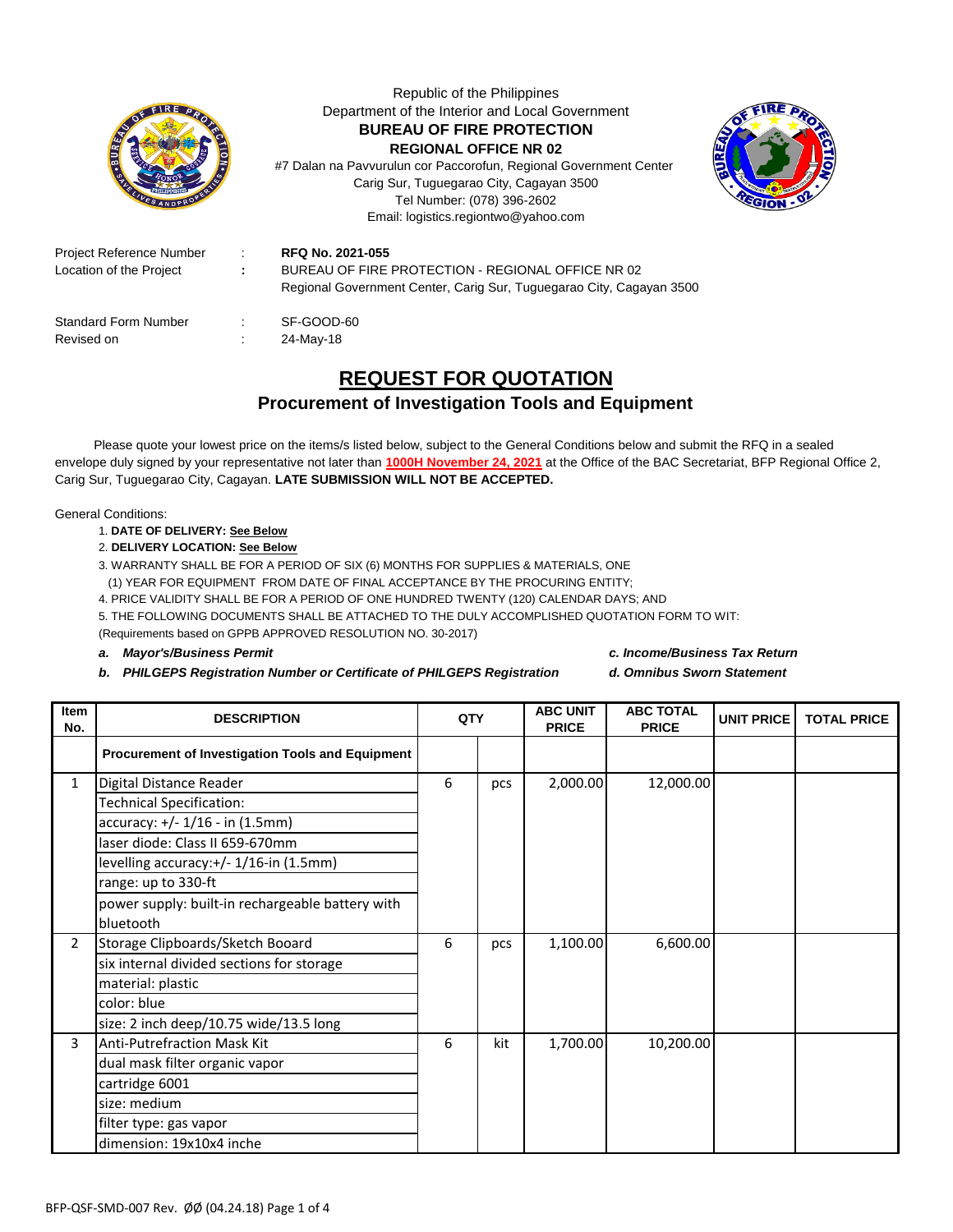| 4              | Fire Line or Barricade Tape                                            | 6  | roll | 1,500.00 | 9,000.00  |  |
|----------------|------------------------------------------------------------------------|----|------|----------|-----------|--|
|                | Length: 100 meters, width: 3 inches                                    |    |      |          |           |  |
|                | Color: Yellow Upper Font Black: 1.5 inches                             |    |      |          |           |  |
|                | (DO NOT CROSS LINE FIRE LINE)                                          |    |      |          |           |  |
|                | Lower Font Black : 34 of an inch                                       |    |      |          |           |  |
|                | (UNDER BFP INVESTIGATION)                                              |    |      |          |           |  |
|                | Material: Polyethylene plastic with thickness of 2                     |    |      |          |           |  |
|                | mil.                                                                   |    |      |          |           |  |
| 5              | Disposable Face Mask N95                                               | 6  | box  | 400.00   | 2,400.00  |  |
|                | 10pcs/box, Style:head buckle, Color: White                             |    |      |          |           |  |
|                | Type: Valve                                                            |    |      |          |           |  |
|                | Feature: PM2.5 Proof                                                   |    |      |          |           |  |
|                |                                                                        |    |      |          |           |  |
|                | Material: pp non-woven, soft cotton, carbon                            |    |      |          |           |  |
| 6              | Disposable Latex Gloves (Power Free)                                   | 6  | box  | 530.00   | 3,180.00  |  |
|                | Color: Blue                                                            |    |      |          |           |  |
|                | Material: Nitrile                                                      |    |      |          |           |  |
|                | Size: 7 pcs- Large / 3 pcs- Medium                                     |    |      |          |           |  |
|                | Powder-free nitrile exam grade                                         |    |      |          |           |  |
|                | Thickness: 6 mil                                                       |    |      |          |           |  |
|                |                                                                        |    |      |          |           |  |
|                | <b>EN388-Protection against Mechanical Hazards</b>                     |    |      |          |           |  |
|                | EN 374-1:2003- Protection against Chemical                             |    |      |          |           |  |
|                | Splash                                                                 |    |      |          |           |  |
|                | EN374-2: 2003-Level 3 protection against Micro-                        |    |      |          |           |  |
|                | Organisms                                                              |    |      |          |           |  |
| $\overline{7}$ | Professional Folding Magnifier                                         | 6  | pcs  | 400.00   | 2,400.00  |  |
|                | Material: Material Frame and glass lens                                |    |      |          |           |  |
|                | Magnification: 5x                                                      |    |      |          |           |  |
|                |                                                                        |    |      |          |           |  |
|                | The base is clearly marked with graduation lines                       |    |      |          |           |  |
|                | on 4 lines                                                             |    |      |          |           |  |
| 8              | Tent type Evidence Number Marker                                       | 6  | set  | 4,500.00 | 27,000.00 |  |
|                | Matric scale on the flat surface                                       |    |      |          |           |  |
|                | Cut out has 1 3/4x 1 $\frac{3}{4}$ cut out on ht e 3 <sup>rd</sup> leg |    |      |          |           |  |
|                | Kit contains 40 tents numbered 1 to 40                                 |    |      |          |           |  |
| 9              | Self-sealing Plastic Bag                                               | 15 | set  | 300.00   | 4,500.00  |  |
|                | 300 mm x 450 mm                                                        |    |      |          |           |  |
|                | 100 pcs/bundle                                                         |    |      |          |           |  |
| 10             | Evidence Integrity Seal                                                | 6  | set  | 500.00   | 3,000.00  |  |
|                | Font size: 1cm                                                         |    |      |          |           |  |
|                |                                                                        |    |      |          |           |  |
|                | Material: Paper (self- destroy Adhesive Sticker)                       |    |      |          |           |  |
|                | Overall Size: (6.5 cm x 11.5 cm )/rolls of 100                         |    |      |          |           |  |
| 11             | Evidence tag                                                           | 6  | set  | 3,000.00 | 18,000.00 |  |
|                | Overall size: (5 cm x 8 cm)                                            |    |      |          |           |  |
|                | Material: Paper (Adhesive Sticker)                                     |    |      |          |           |  |
|                | Background: White Font/ Color: Red                                     |    |      |          |           |  |
| 12             | Evidence Container 1                                                   | 25 | pcs  | 700.00   | 17,500.00 |  |
|                | Material Type: Plastic                                                 |    |      |          |           |  |
|                | Size: 200 ml                                                           |    |      |          |           |  |
|                | Transparent Container Red Clap                                         |    |      |          |           |  |
|                | Can withstand temperatures from- 10 degrees to                         |    |      |          |           |  |
|                | 130 degrees                                                            |    |      |          |           |  |
|                | and sterile inner surface                                              |    |      |          |           |  |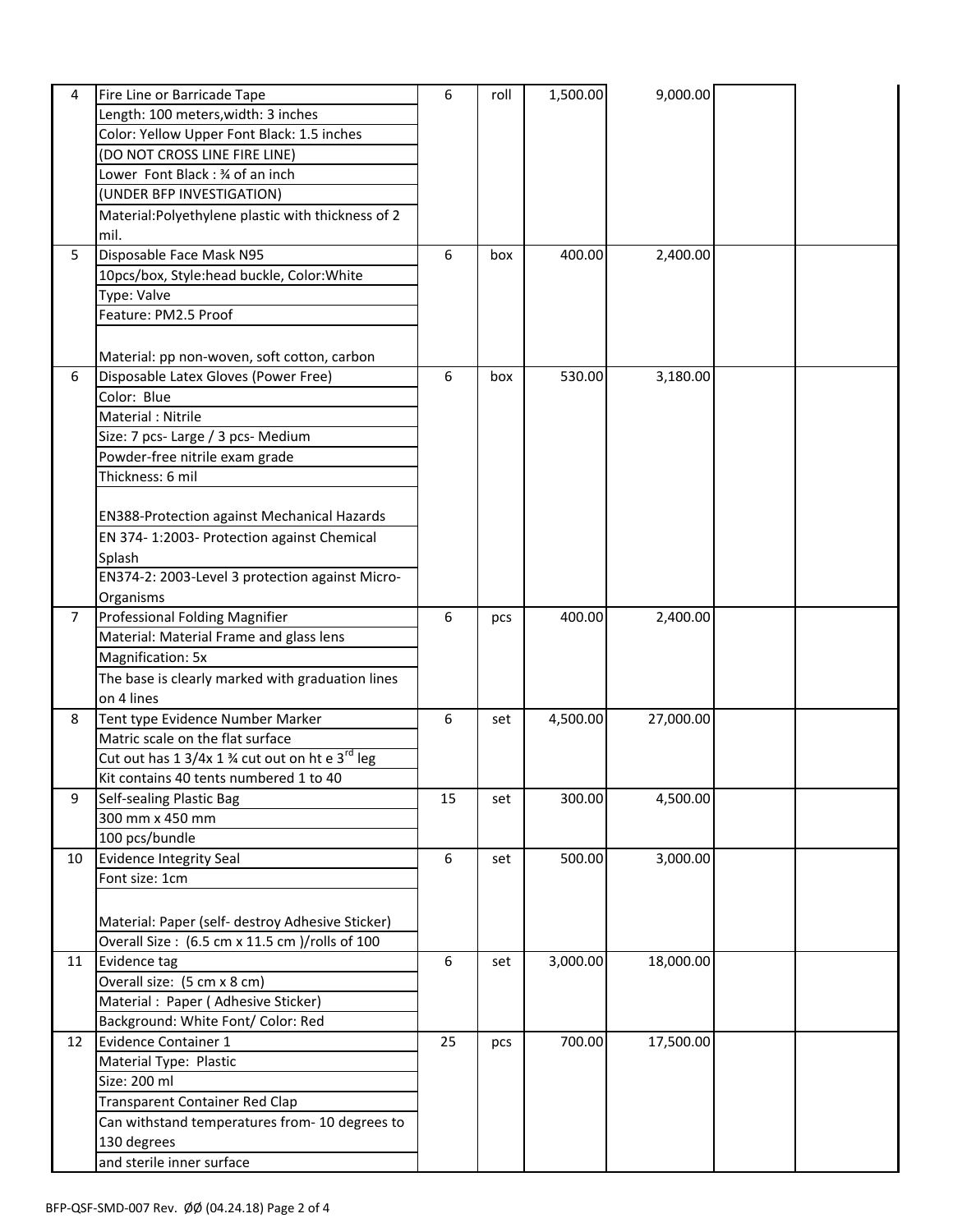| 13 | Digital Audio Voice Recorder                       | 6  | pcs | 4,100.00 | 24,600.00 |  |
|----|----------------------------------------------------|----|-----|----------|-----------|--|
|    | 8GB                                                |    |     |          |           |  |
| 14 | Flash Light                                        | 6  | pcs | 1,400.00 | 8,400.00  |  |
|    | Battery operated Size D1.5 1.5 batteries           |    |     |          |           |  |
| 15 | Plastic Tool Box with wheels                       | 6  | pcs | 7,900.00 | 47,400.00 |  |
|    | 2.5 in x 19 in (model Mj5058)                      |    |     |          |           |  |
| 16 | Eye Protection /Googles                            | 6  | pcs | 300.00   | 1,800.00  |  |
|    | Color: Transparent                                 |    |     |          |           |  |
|    | Material Type: Plastic                             |    |     |          |           |  |
|    | Size: Standard Scratch Resistant                   |    |     |          |           |  |
| 17 | Compass with Temperature Ruler                     | 6  | pcs | 680.00   | 4,080.00  |  |
|    | Transparent measuring ruler                        |    |     |          |           |  |
|    | Liquid filled compass                              |    |     |          |           |  |
|    | Ruler on the side for different units              |    |     |          |           |  |
|    | Product dimensions: 7.8x3.7x0.7 inches             |    |     |          |           |  |
| 18 | Investigator's Hard Folder                         | 6  | pcs | 300.00   | 1,800.00  |  |
|    | Size: 6 x 9 inches                                 |    |     |          |           |  |
| 19 | Pen (ink and lead type)                            | 6  | box | 880.00   | 5,280.00  |  |
|    | Color: BLACK                                       |    |     |          |           |  |
|    | Type: Gel Pen                                      |    |     |          |           |  |
| 20 | Log book                                           | 6  | pcs | 640.00   | 3,840.00  |  |
|    | Size: Standard 8.5 X11 inches with page numbers    |    |     |          |           |  |
|    | 500                                                |    |     |          |           |  |
| 21 | Digital Camera                                     | 6  | pcs | 7,850.00 | 47,100.00 |  |
|    | PowerShot A4000 IS 16.0MP Digital Camera           |    |     |          |           |  |
|    | 28mm 3" LCD SILVER MINT+                           |    |     |          |           |  |
| 22 | Tin Cans with rubber sealing                       | 35 | pcs | 700.00   | 24,500.00 |  |
|    | Size: 84 mm round                                  |    |     |          |           |  |
| 23 | <b>Hand Shovel</b>                                 | 6  | pcs | 550.00   | 3,300.00  |  |
|    | Color: black hand held light weight                |    |     |          |           |  |
| 24 | Cutting tools (for metal & electrical )/Shear      | 6  | pcs | 1,200.00 | 7,200.00  |  |
|    | Type: Tin Snips                                    |    |     |          |           |  |
| 25 | Integrity Seal/Sticker                             | 6  | set | 650.00   | 3,900.00  |  |
|    | Type: Zipr - Weld Security Tape                    |    |     |          |           |  |
|    | Size: 1.375" x 108" imprinted                      |    |     |          |           |  |
|    | SECURITY SEAL DO NOT TAMPER- DATE---INITIALS--     |    |     |          |           |  |
|    |                                                    |    |     |          |           |  |
| 26 | <b>Finger Print Kit</b>                            | 6  | pcs | 4,400.00 | 26,400.00 |  |
|    |                                                    |    |     |          |           |  |
|    | Rigid arm that locks in place prevents slipping    |    |     |          |           |  |
|    | Hold any size card, including cards basedon the A4 |    |     |          |           |  |
|    | Paper Standard                                     |    |     |          |           |  |
|    | Permanent and poratable use                        |    |     |          |           |  |
| 27 | Rake                                               | 6  | pcs | 1,100.00 | 6,600.00  |  |
|    | Material: Plastic & Stainless Steel                |    |     |          |           |  |
|    | After Extension: about 23cm in width and 68cm in   |    |     |          |           |  |
|    | length                                             |    |     |          |           |  |
|    | After Storage: about 11.5cm in width and 53cm in   |    |     |          |           |  |
|    | length                                             |    |     |          |           |  |
| 28 | <b>Investigation Kit Box</b>                       | 6  | pcs | 7,000.00 | 42,000.00 |  |
|    | Material Tye : Shockproof Tool Safety Box ABS      |    |     |          |           |  |
|    | <b>Plastic Sealed</b>                              |    |     |          |           |  |
|    | Waterproof Hard                                    |    |     |          |           |  |